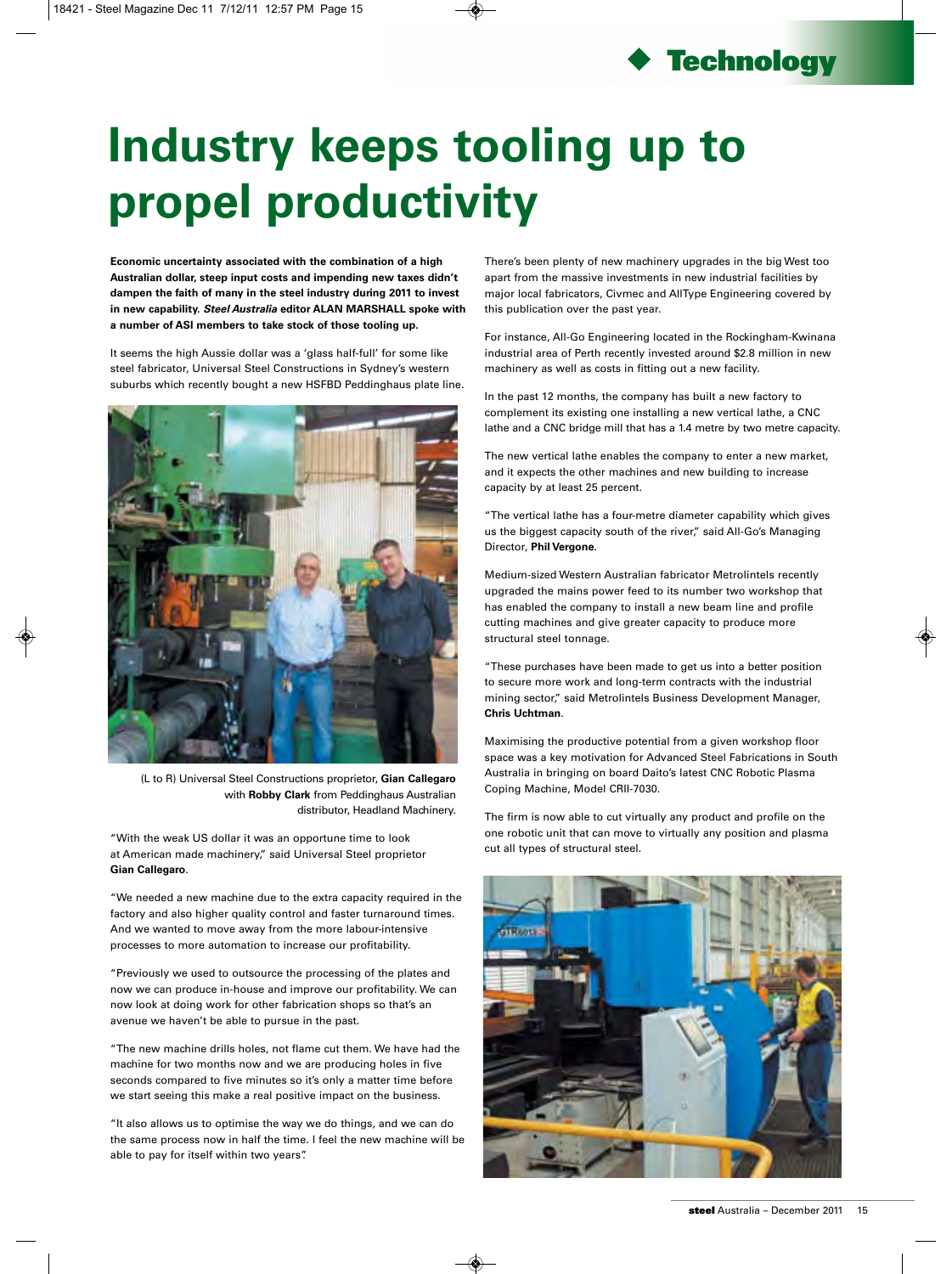



**Ben George** from the supplier, Industrial Machinery Sales (IMS) said that as an 'all in one' standalone fabrication solution, the unit has a very small footprint replacing the larger and longer traditional drilling and sawing lines to do all of the same functions as well as being able to do complex processes such as slotting, notching, bevel cutting, weld preparations, layout marking, extreme mitre cutting, beam splitting and custom haunches. He said that no adjustment or modification is required to cut different profiles enabling unhindered production.

Advanced Steel Fabrications also invested in two automatic CNC punch and shear lines from RGS Technology and having these two CNC lines enables simultaneous capability for both flat bars and angles to maximise productivity.

"Throughout the past year we have seen continued investment and high levels of interest in automated equipment from both small and large fabricators," said Mr George. "Everyone seems aware of the benefits that CNC machinery offer to their production and entire operation."

Another substantial ASI member fabricator in South Australia, Manuele Engineers recently moved to a larger purpose-built facility with a greater degree of advanced automation.

As part of the upgrade, Manuele procured one of the highest specification machine tools for structural steel on the market, Daito's High Output Carbide Drilling and Sawing Beam Line with capacity up to 1300mm from supply partner IMS to cater for high output demands on their steel processing.

Another key acquisition by Manuele has been a Maruhide HID-900MTSc 7-Axis CNC Pipe Profile Cutting Machine capable of handling pipe up to 900mm in order to achieve a much shorter cycle time on structural pipe applications. For example, in a typical pipe job, the time it takes to prepare pipes has dropped by up to 80 percent and its connections have perfect weld preparations without the need to use a manual grinder. It can also cut round pipe and square tube with the same machine.

A new business attached to Manuele Engineers, Truecoat Industrial Coatings has invested in a Kaltenbach Triathlon construction shot blasting machine from ProTUBE capable of processing welded constructions up to 3100mm wide by 1600mm high and plates up to 3000mm wide. The machine allows Truecoat to completely shot blast steel fabricated beams, sections and plates.

Across in Victoria, newly established ASI member, Independent Tube Mills (ITM) recently invested in a 'greenfields' installation to help propel its business focused on replacing imported structural steel tube by operating an efficient tube manufacturing plant locally.

Supplier ProTUBE together with its affiliates provided all of ITM's major equipment such as the tube mill itself from OTO Mills which consists of an entry line, forming mill, sizing and cut-off which utilises the latest welding and preheating technology from EFD Norway, a finishing line from Mair Research and other equipment like inline painting, strip edge preparation, NDT testing, bead chopping and tube drying after painting.

The mill is capable of producing tubes 33mm to 127mm in diameter with wall thickness from 1.5mm to 6.3 mm and at a production rate up to 120 metres a minute. The company's turnkey system's production capability is in the region of 50,000 tonnes per annum depending on the product mix, most of which is import replacement.

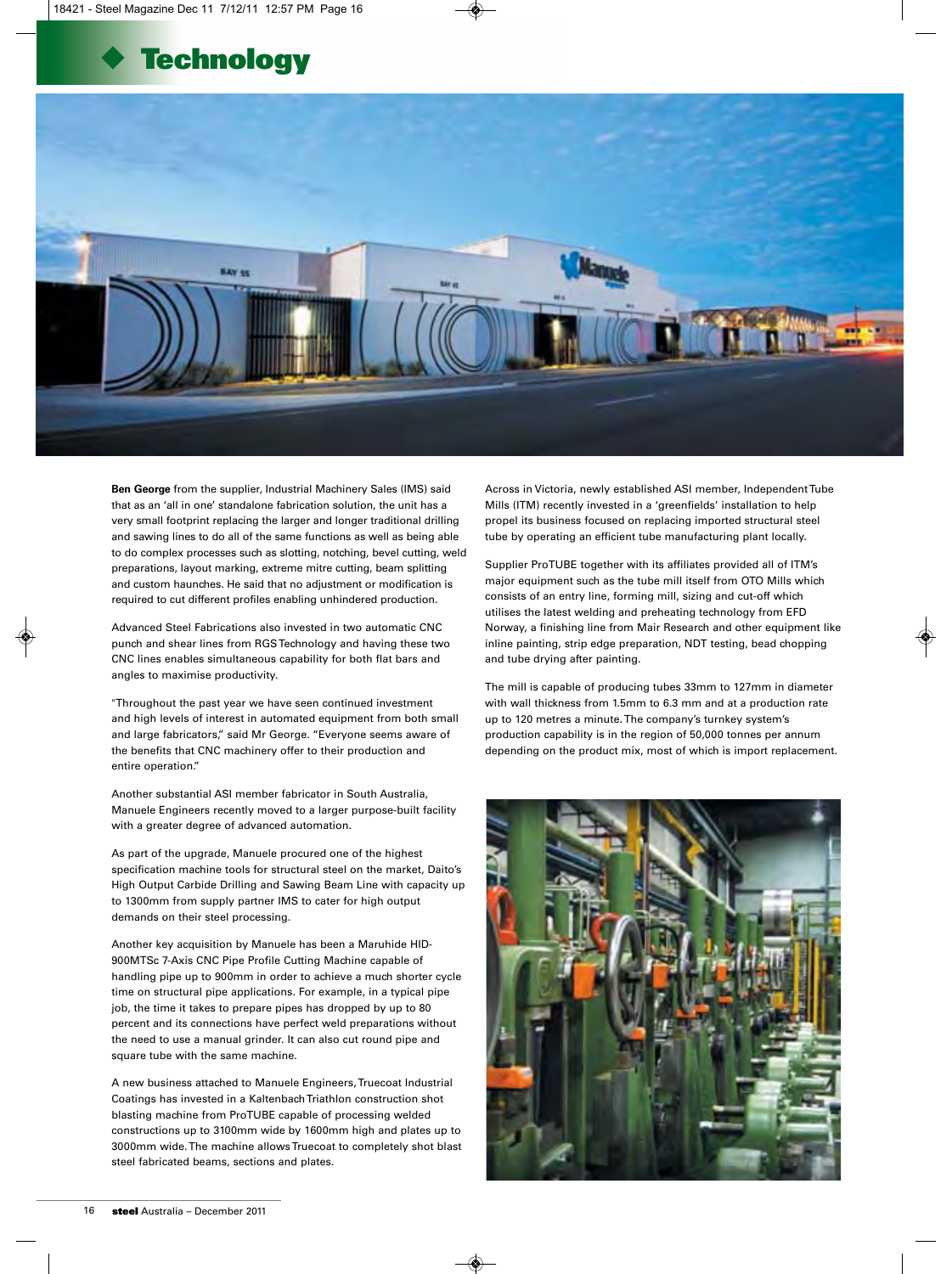"As more and more sophisticated processing equipment is being installed our customers are finding good service and advice with regards to equipment and layout increasingly important as crucial for any capital investment to get the process and logistics right in order to remain competitive," said ProTUBE Asia Managing Director, **Robert Resch**.

"Specialised exhibitions like the International Partners in Steel organised by Kaltenbach in Germany prove to be very useful and we find the number of attendees from Australia is increasing at these events."

Manuele also installed Konecranes' high performance CXT overhead cranes in its new plant with advanced inverter control technology for enhanced safety.

Steel distribution centres too have been busy gearing up with more reliable, safer lifting gear to speed logistics and curb unscheduled downtimes.

OneSteel Steel and Tube's facility in Queensland's Mackay recently installed a new Truninger purpose-designed magnetic lifting and handling system for its tubular products and merchant bar.

The new TM magnet system was specifically designed in close conjunction with OneSteel to improve the handling of tubular bundles with inherently high levels of air-gap – larger dimensioned bundles of hollow sections with thin walls.

The new magnets are also fitted with sliding 'finger poles' which allow for easier picking of much smaller quantities and provide higher levels of operator safety during unloading/picking/loading operations as the operators do not need to get up onto trucks or into the storage racks. The unit also improves storage density as there is no need for separation timbers between bundles or access ways between storage racks.

The magnet system/crane was also fitted with a new HBC-radiomatic SPECTRUM A radio control where the magnet status indication system is replicated on the radio transmitter which makes it easier for operators to quickly check the status of the magnet system without

needing to look up at the crane. OneSteel currently has another two of these systems on order for other branches around the country.

Meanwhile, BlueScope Distribution in Cardiff NSW has introduced a new LRP1-DP Symeo anti-collision system between overhead cranes and semi-portal cranes.

Like many distribution businesses throughout Australia, the warehouse layout features multiple overhead cranes servicing storage locations and also a semi-portal crane running at 90 degrees at a lower level servicing product processing, namely a plate profile cutting bed. The arrangement allows processed plate parts to be removed from the cutting bed without the need to utilise one of the overhead cranes and the new anti-collision system prevents the cranes from clashing in dangerous locations.

Safety levels at the site are much enhanced and the risk of major crane collision damage and subsequent wasteful downtime has been eliminated.

The Southern Steel Group has been upgrading and expanding its plate handling and processing capabilities throughout the country with new magnetic systems. New systems have been installed at Southern Steel in NSW, SURDEX Steel in Victoria and Southern Steel in Western Australia complementing the systems installed in 2008 at Southern Queensland Steel.

The new plate magnets all feature the latest Truninger SmartPick™ control systems including remote download capability of the magnet systems' 'black box' recorder to allow for faster troubleshooting and assessment of the methods employed by Southern Steel's operators.

Incorrect or unsafe operations can be identified and therefore rectified as well as providing the operators with help in achieving the most efficient ways of handling product. The systems' vertical handling capability allows for a much increased storage density of plate, maximising the use of available floor space at the Southern Steel facilities whilst also keeping plates well sorted to ease identification and stocktaking. Plates can be loaded directly onto the processing beds from the vertical plane.